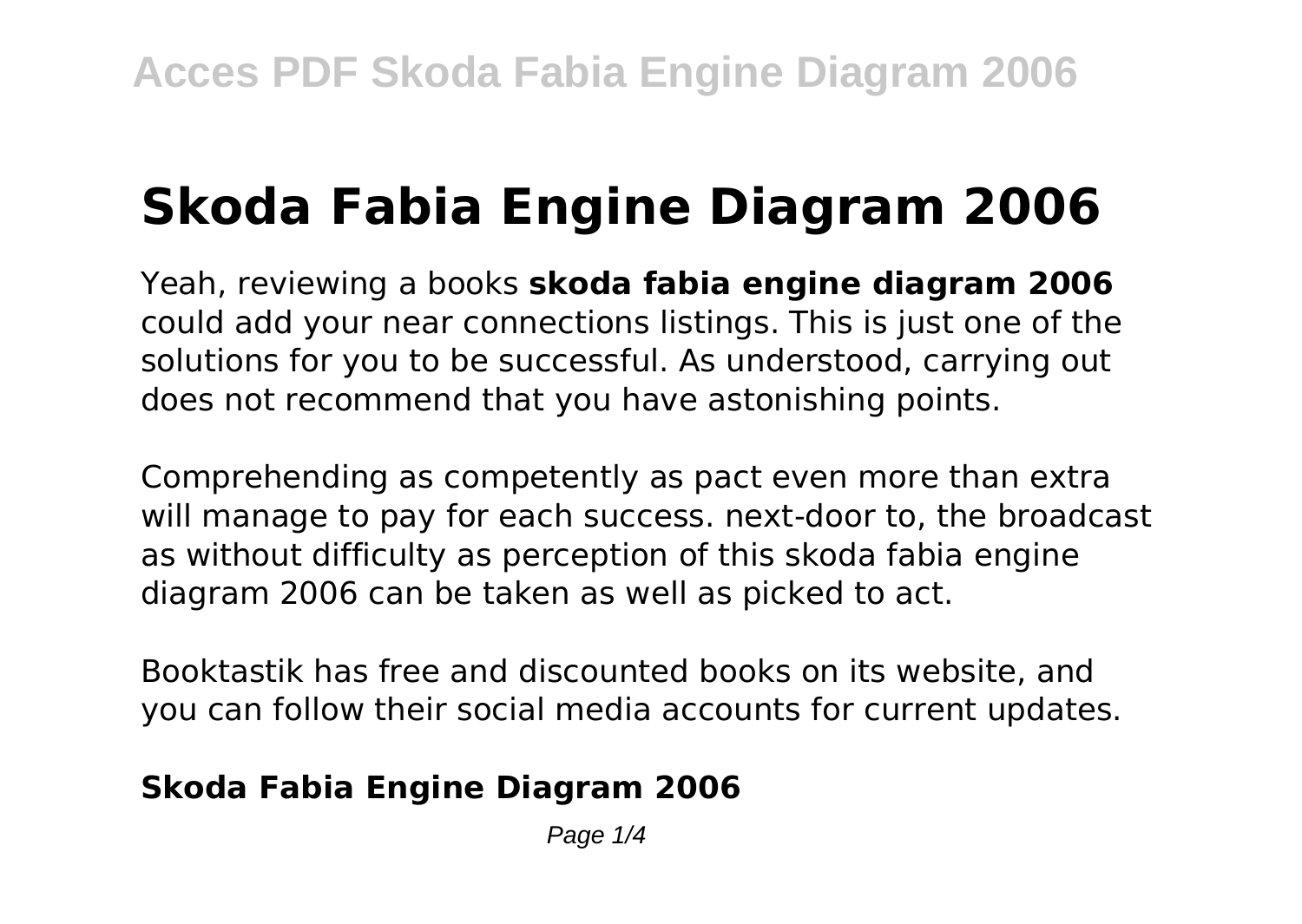Chrysler 300 (2006 – 2007) – fuse box diagram. Year of production: 2006, 2007. Power Distribution Centers Front Power Distribution Center. A power distribution center is located in the engine compartment. This center contains fuses and relays. Cavity: Ampere rating [A] ... Fabia (13) Felicia (1) Karoq (1) Kodiaq (1) Octavia (11) Rapid (10)

### **Chrysler 300 (2006 - 2007) – fuse box diagram - Auto Genius**

morning ,can you supply a full wiring diagram for a 2006 lexus gs300 se #334. Qamar Abbas (Sunday, 05 ... Im looking for skoda fabia fault DTC P256300 and advice how to fix..thank you ... im looking the complete engine wiring diagram & schematic thats color coded for my 4dr 1994 honda civic sedan has a D15b7 engine in it for now but someone cut ...

## **CHEVROLET - Car PDF Manual, Wiring Diagram & Fault** Page 2/4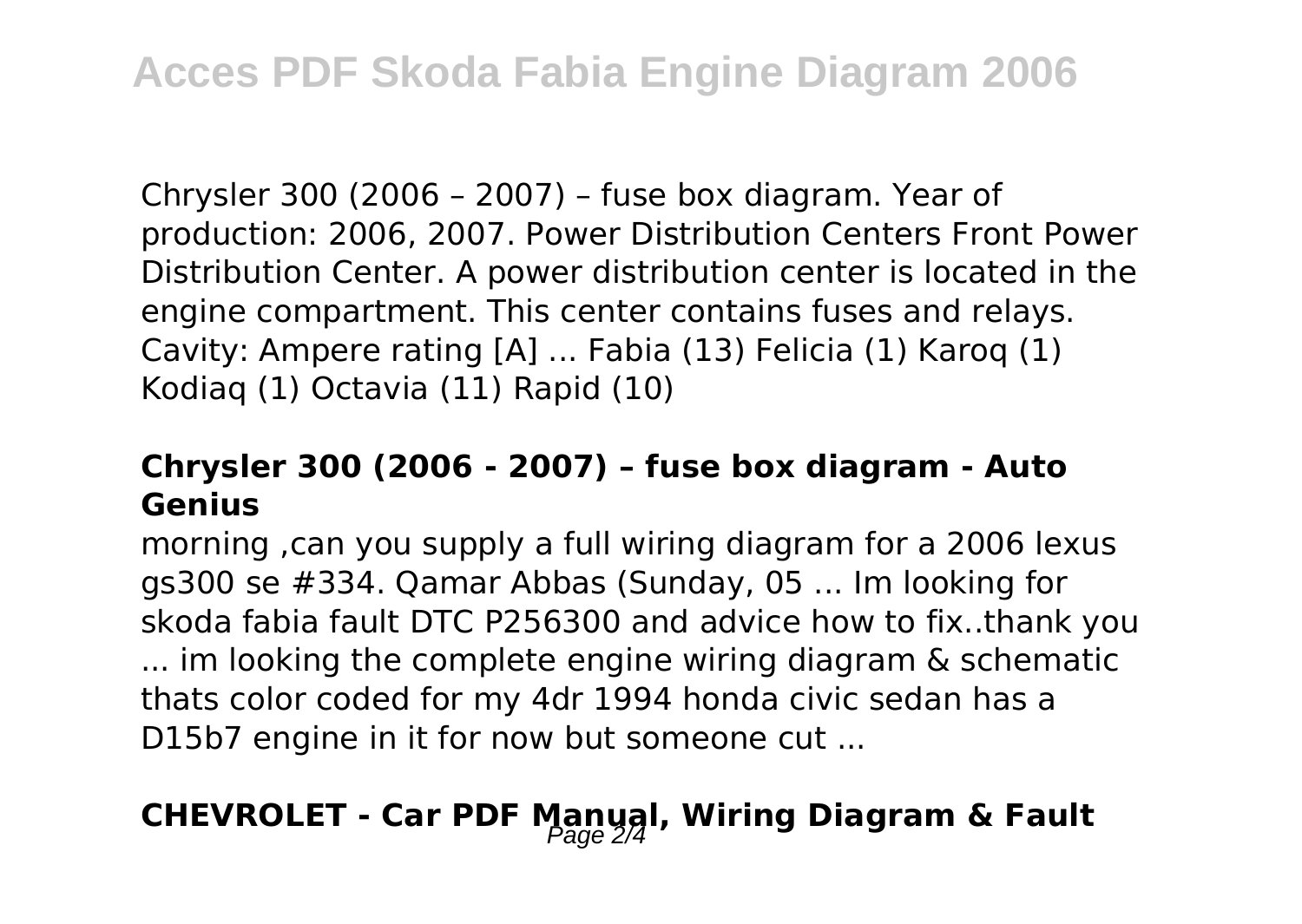### **Codes DTC**

Im looking for skoda fabia fault DTC P256300 and advice how to fix..thank you ... im looking the complete engine wiring diagram & schematic thats color coded for my 4dr 1994 honda civic sedan has a D15b7 engine in it for now but someone cut up a few wires in diffrent areas. thank you very much its been difficult to find the correct schematic ...

### **HONDA - Car PDF Manual, Wiring Diagram & Fault Codes DTC**

Engine compartment relay module. The engine compartment relay module is located in one of two places depending on which type of engine your vehicle is equipped with: Gasoline engine: driver side of the engine compartment above the brake master cylinder. Diesel engine: passenger side of the engine compartment behind the power distribution box.